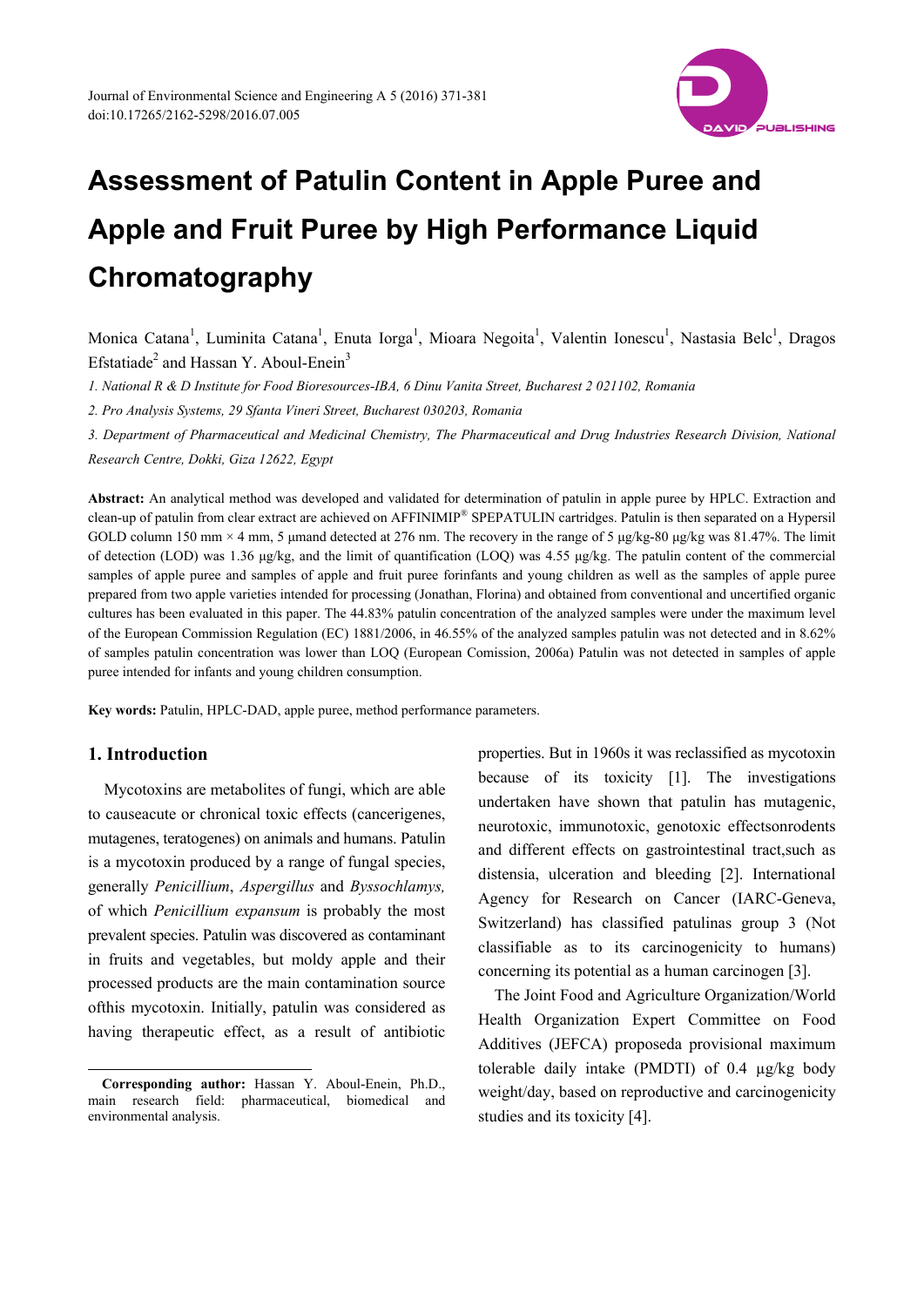Patulin appearsmainly in moldy fruits. Although the presence of mold does not necessarily imply the presence of patulin in fruit, it indicates the possibility. In some circumstances, the inside development of molds may be due to insects or other invasions of healthy tissues, leading to the appearance of patulin in fruit, which externally appears to be unaffected. However, patulin may occur in hit fruits after the storage under controlled atmosphere and exposure to the environmental conditions, with or without fruit pulp alteration. Washing fruit or removing of moldy tissue immediately before pressing will not remove patulin in the fruit, because it diffuses in the apparently healthy tissue [5].

According to IUPAC, patulin is chemically known as 4-hydroxy-4H-furo[3,2-c]pyran-2(6H)-one and it is an unsaturated heterocyclic lactone with molecular weighting 154, stable in acidic medium but unstable in alkaline medium. Patulin is a colorless compound, with a melting point of 110 °C. Maximum absorbance in UV is at 276 nm [6, 7].

Patulin is very soluble in water and inmost organic solvents. It is stable in diluted acids and resistant to temperatures up to125 °C, in the pH range of 3.5-5.5 [8].

The presence of patulin in 144 apple-based-foods in Portugal was studied by Barreira [9]. Patulin was detected in 32 samples, its concentration being in the range of 1.2-42 μg/kg. In the mentioned study patulin was not detected in infant drinks, but was quantified in five homogenised apple puree intended tofeed infants and young children. At the same time, 67% positive samples were detected in cloudy juices and 13% in clear juices.

Presence of patulin in organic and conventional apple-based food marketed in Catalonia, as well as the exposure of infants and young children, were studied by Piqué [10]. The estimated daily intake of patulin for infants and young children (0-3 years), children (4-18 years) and adults (19-66 years), was under the provisional maximum tolerable daily intake (PMTDI) of 0.4 μg/kg by weight.

This paper describes the development and validation of a method for determination of patulin by HPLC-DAD from apple puree and apple and fruit puree, purchased from supermarkets and pharmacies in Bucharest. At the same time, apple puree samples are prepared within the Pilot Experiments Plant for Vegetables and Fruits Processing from INCDBA-IBA Bucharest, using two apple varieties intended for processing, from conventional and uncertified organic cultures.

## **2. Materials and Methods**

#### *2.1 Food Matrices and Samples*

Samples used in this study were purchased from the market and pharmacies shelves in Bucharest as well as apple puree samples which have been prepared within the Pilot Experiments Plant for Vegetables and Fruits Processing from INCDBA-IBA Bucharest. In these experiments, two apple varieties intended for processing (*Jonathan*, *Florina)* and obtained by conventional and uncertified organic cultures have been used. The apples have been purchased from the market of local farmers. Technological flowchart of apple puree processing has the following technological operations: washing, cutting, blanching, pulping, dosing (in glass recipients capacity 220 mL), closing, pasteurization (10 minutesat 100 °C), cooling (at 40 $\degree$ C) and storage.

#### *2.2 Methods*

Samples of apple puree and apple and fruit puree were chemically-physically analysed using the following methods:

SR ISO 2173: 2008. Fruit and vegetable products. Determination of soluble dry matter by refractometry;

SR ISO 1842:2008. Fruit and vegetable products. Determination of pH.

#### *2.3 Determination of Patulin*

2.3.1 Reagents and Materials

HPLC grade glacial acetic acid, HPLC grade ethyl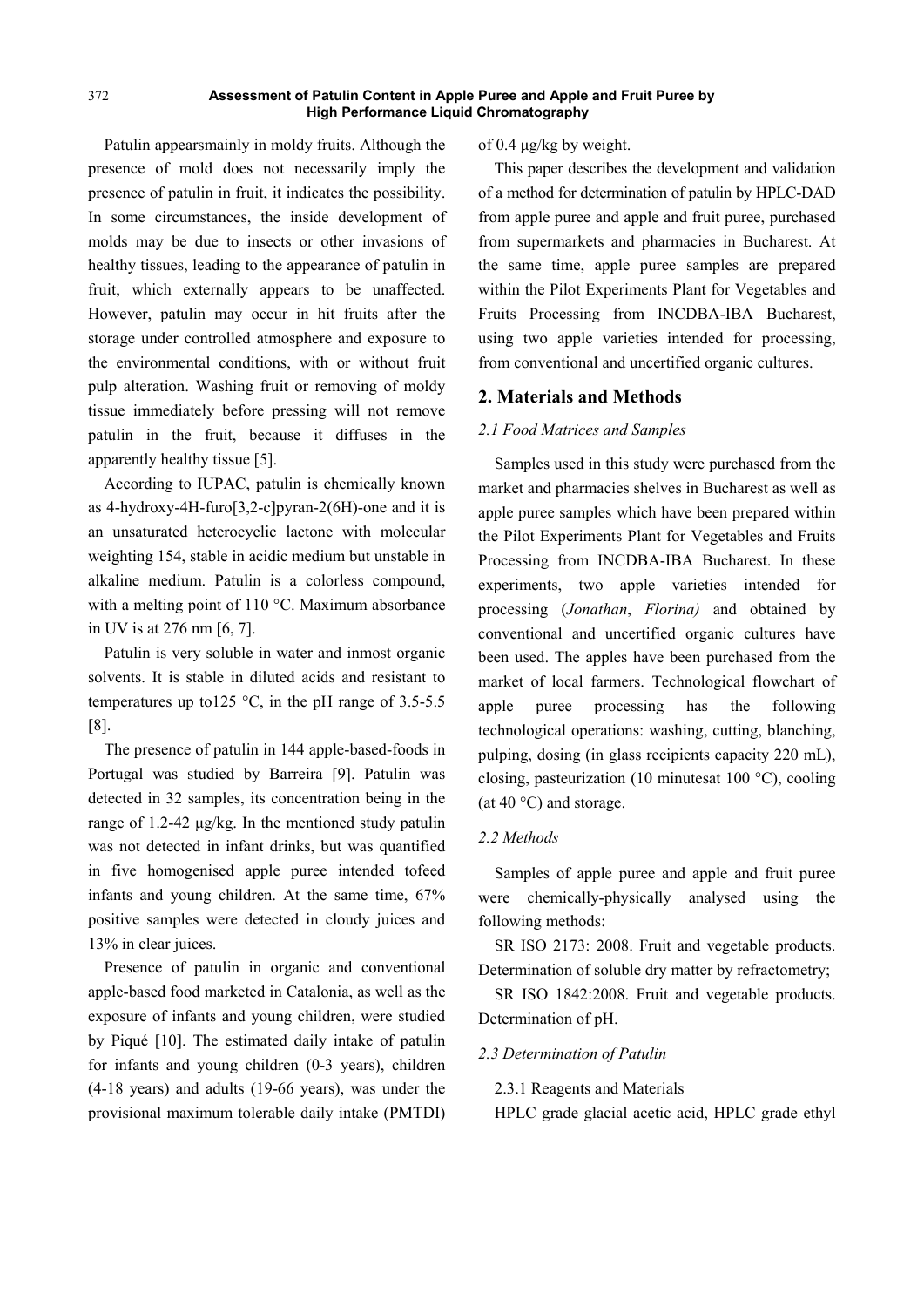acetate and HPLC grade methanol have been purchased from SIGMA-ALDRICH. Optigrade acetonitrile have been purchased from LGC Standards and ultrapure water was obtained in house using ELGA water ultrapurification system. For calibration curves, patulin standard (5 mg, purity =  $99.5\%$ ) was obtained from Sigma-Aldrich (St Louis, MO. USA).

AFFINIMIP® SPE Patulin cartridges (6 mL-200 mg) and pectinase enzyme have been obtained from Affinisep-Polyintell (Val-de-Reuil, France).

2.3.2 Sample Preparation

The steps of the method of determination of patulin in apple puree are shown as below, in cluding sample preparation, weighting, enzyme treatment, centrifugation, extraction and clean-up on AFFINIMIP® SPE Patulin cartridges, extract evaporation, residue redissolving, and HPLC-DAD analysis (Fig. 1).

Sample preparation is based on Application note-AFFINIMIP® SPE *Patulin* 6 mg/200 mg-apple puree [11]. In a 50 mL centrifuge vial, 10 g of apple puree sample, 150 μL of pectinase enzyme solution and 10 mL ultrapure water were mixed. Sample is maintained in a water bath at 40 °C for 2 hours, and thencentrifuged at  $6,000$  rpm, at  $5^{\circ}$ C for 25 min. The supernatant (5 mL) is purified on AFFINIMIP® SPE Patulin cartridge, which has been pre-conditioned with 2 mL acetonitrile and 1 mL of ultrapure water. In order to remove interferences, it need to be passed through the cartridge of 4 mL water -0.1% acetic acid, 4 mL of ultrapure water, then apply vacuum about 10 s. Further, 500 μL ethyl ether are passedthroughthe



**Fig. 1 Flowchart with steps of the method of determination of patulin in apple puree by HPLC-DAD.**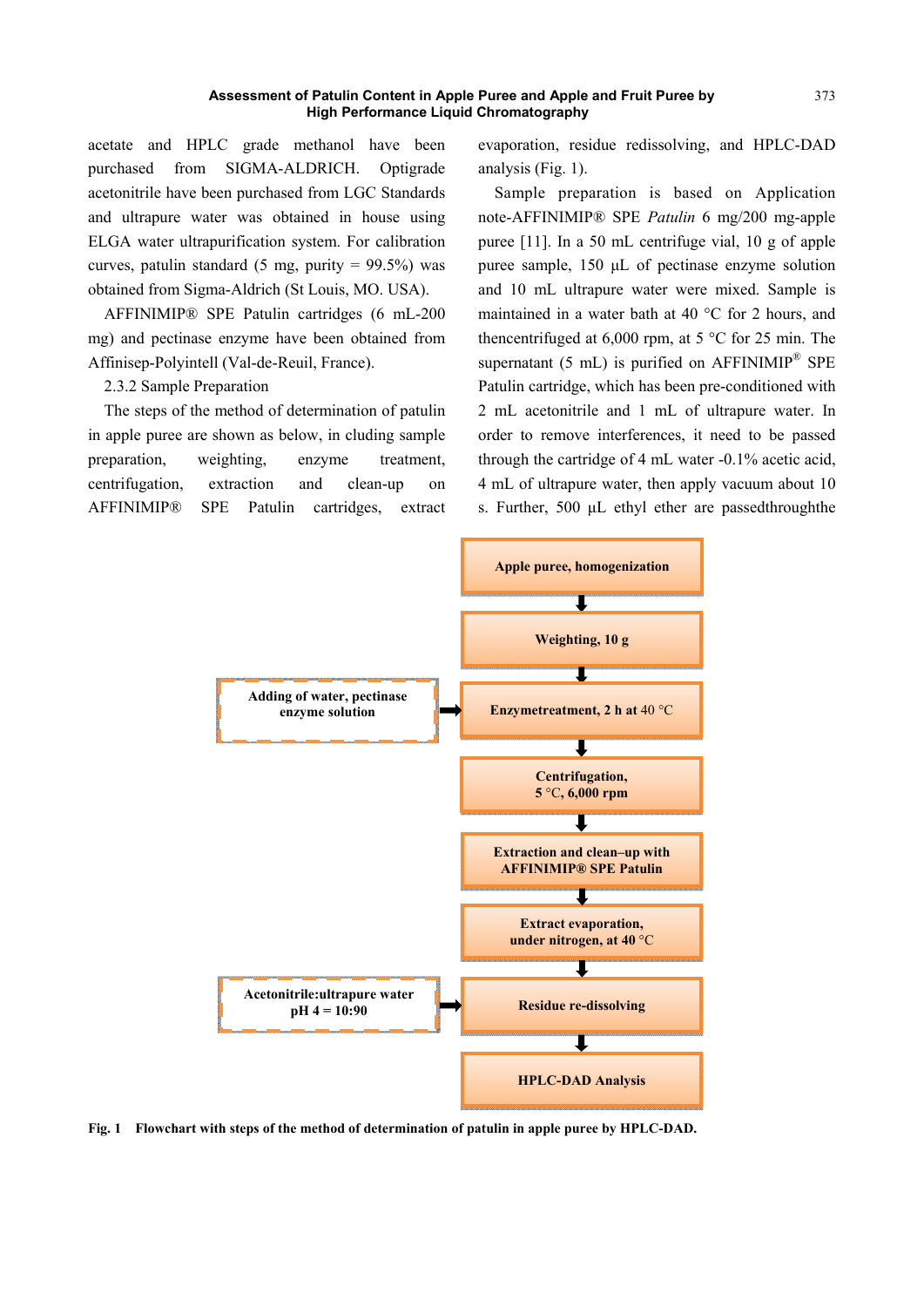cartridge and finally patulin was eluted with 2 mL acetonitrile containing 0.1% acetic acid. The elution fraction is evaporated near dryness under a nitrogen atmosphere at 40 °C, and then re-dissolved in acetonitrile:ultrapure water  $(pH = 4) = 10:90v/v$ .

2.3.3 Parameters and Conditions of HPLC-DAD Method for Determination of Patulin in Apple Puree

A *Surveyor Plus* (*Thermo Finnigan)* high performance liquid chromatograph was used (vacuum degasser, quaternary pump, autosampler with PELTIER sample temperature control, column compartment with PELTIER temperature control, diode array detector, Chrom Quest 4.2 software for data acquisition and data processing). The separation was performed at 25 °C, on a C18 (Hypersil GOLD 150 mm  $\times$  4 mm, 5 μm) with a Hypersil Gold guard column (10 mm  $\times$  4 mm, 5 μm). The composition of mobile phase was water acetonitrile (95:15, v/v). The injection volume was 25 μL; the flow rate of the mobile phase was 1.0 mL/min. And the detection wavelength was 276 nm. Peak identification was based on retention time, spectral information and spiking technique. Peak quantification was based on the external standard method, using calibration curve.

## **3. Results and Discussions**

The developed method was validated according to

the provisions of the Regulation (EC) No 401/2006 [12].

#### *3.1 Linearity*

The linearity of the method for determination of patulin in apple puree was evaluated by the method of least squares (linear regression method), for calibration with external standard. For calibration curve, patulin standard (5 mg) was dissolved in ethyl acetate and then this solution was diluted with ethanol. Patulin concentration in this solution (10 μg/mL) was tested on the basis of maximum absorbance spectrum between 250 nm-350 nm (Fig. 2), based on Eq. (1):

$$
\rho_{pat} = A_{max} x \frac{Mx100}{\epsilon x \delta} \tag{1}
$$

where:

 $\rho_{\textit{part}}$  concentration of patulin solution, expressed as μg/mL;

*A<sub>max</sub>*—corresponding absorbance of maximum absorption curve (276 nm);

*M*—patulin molecular weight ( $M = 154.12$  g/mol);

*ε*—relative molar absorption coefficient of patulin in ethanol (in this case  $1,460$  m<sup>2</sup>/mol, according to AOAC Official Methods, 1995, Natural Toxins, Patulin, 49.6.01. C (d))

*δ*—the optical path length of quartz cuvette in cm.



**Fig. 2 Spectrum of patulin alcoholic solution.**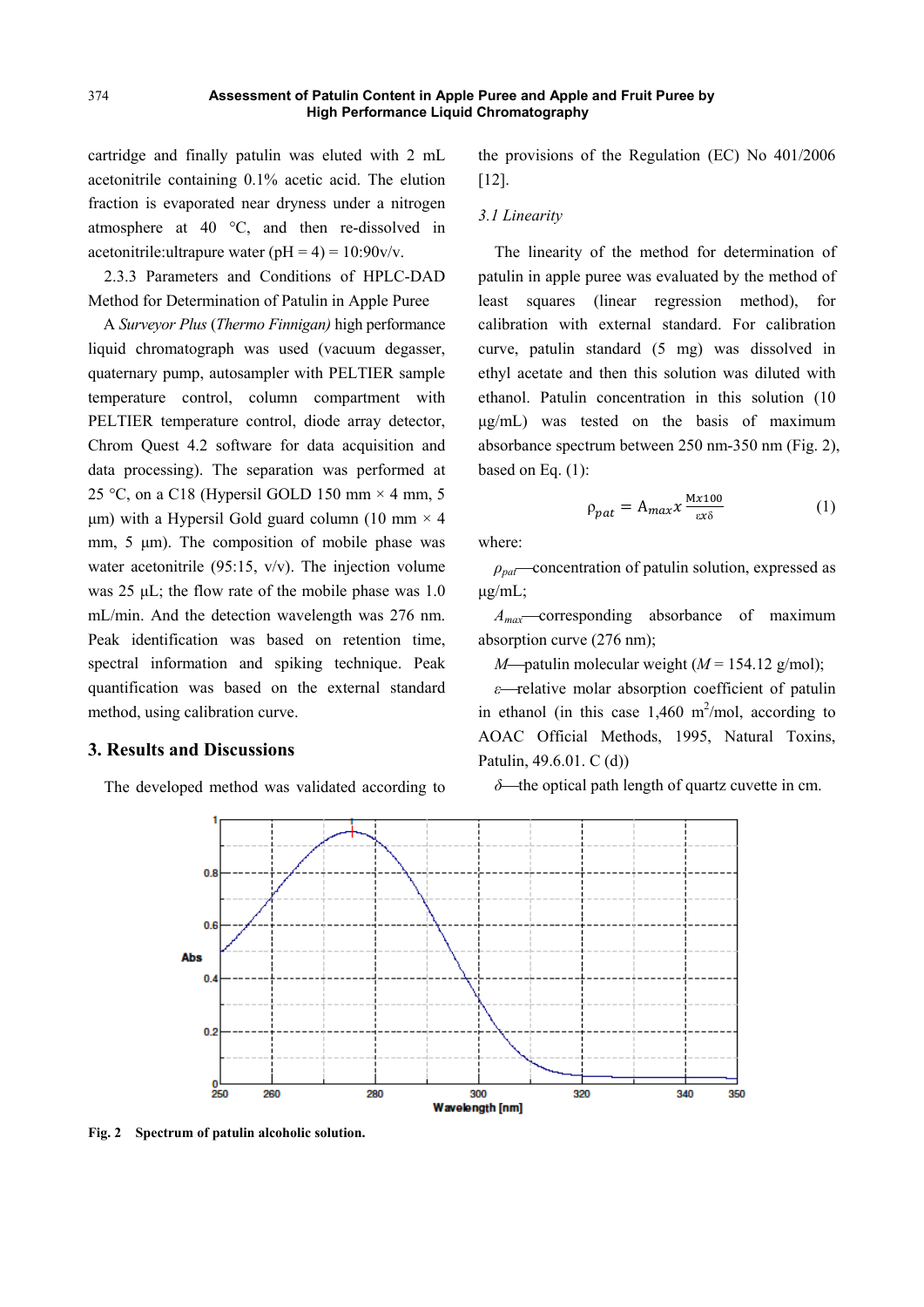

**Fig. 3 Patulin calibration curve.** 



**Fig. 4 Linearity domain of method for patulin determination in apple puree, by high performance liquid chromatography.** 

In the case of the achieved solution  $A_{max} = 0.9479$ , the concentration of solution was  $\rho_{\text{pat}} = 10.00 \text{ µg/mL}$ .

Seven patulin standard levels (with three replicate injections from each level), in concentration range from 6.25 μg/L to 400 μg/L, have been used for the calibration curve (Fig.3) [13].

The following linear regression values were obtained from the linear regression equation:  $y =$ 648762x – 1076.89; regression coefficient  $R^2$  = 0.999923, slope  $b = -1076.89$ , intercept a = 648762.

Linearity range of the method was determined by

analysis of some blank samples of apple puree, which have been spiked with the following patulin concentrations: 5 μg/kg, 10 μg/kg, 20 μg/kg, 40 μg/kg, 50 μg/kg and 80 μg/kg. By plotting patulin concentration in the injected test sample versus the peak area, the following linear regression equationwas obtained  $y = 648.78x - 1077.6$ , with regression coefficient  $R^2 = 1$  (Fig. 4).

The linearity domain of method for patulin determination from apple puree, by high performance chromatography is 11.69 μg/L-146.42 μg/L, which is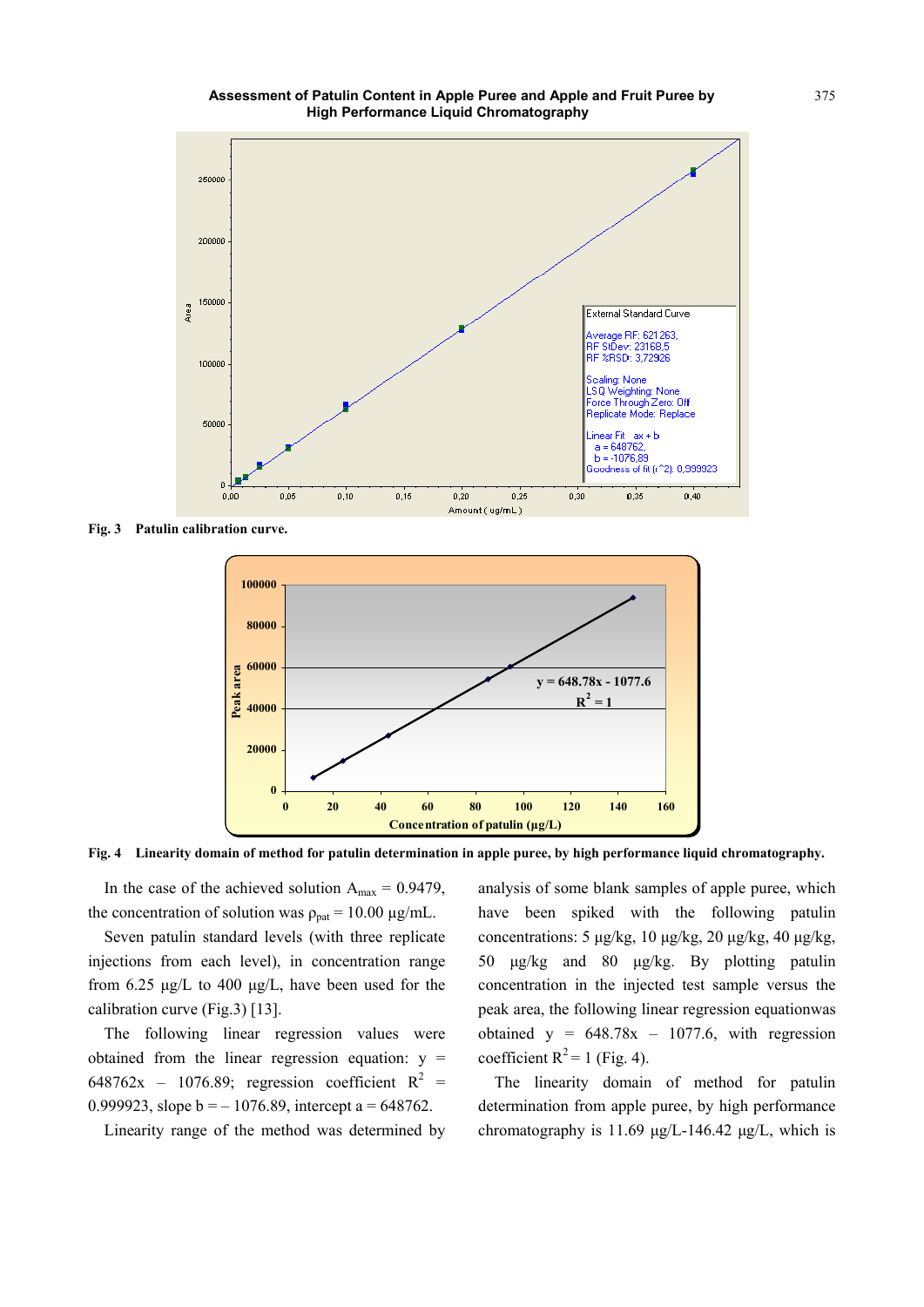equivalent to the range of 5 μg/kg-80 μg/kg of patulin in apple puree.

## *3.2 Recovery*

Apple puree samples in which patulin which was not detected (blank samples), were spiked with patulin (using patulin standard solution for calibration, with patulin concentration of 1  $\mu$ g/mL) in the following concentrations: 5 μg/kg, 10 μg/kg, 20 μg/kg, 40 μg/kg, 50 μg/kg, 60 μg/kg and 80 μg/kg. These samples were analysed to determine patulin concentration (each concentration level was analyzed in 6 parallel prepared samples), and the following mean *recovery*  values were obtained*:* 

• 91.36%, in the case of patulin concentrations,  $\leq$  $20 \mu$ g/kg;

• 81.60%, in the range of patulin concentrations, 20-50 μg/kg;

• 75.17%, in the case of patulin concentrations,  $>$ 50 μg/kg.

In the concentration range of 5 μg/kg and 80 μg/kg, *mean recovery* was 81.47%. According to the obtained results, *mean recovery*, for the ranges of concentrations mentioned above, was under the provisions of the Regulation (EC) No. 401/2006 [12].

# *3.3 Precision, Repeatability and i-Intra-laboratory Reproducibility*

To evaluate the instrument precision, 6 consecutive injections of apple puree samples (blank) spiked with patulin, at two concentration levels of 5 µg/kg and 10 µg/kg, have been used. The following parameters have been calculated: patulinmean concentration, mean recovery, standard deviation in repeatability conditions SD(r) and relative standard deviation in repeatability conditions RSD(r) (Table 1).

In order to verify method precision, 6 parallel samples of apple puree (blank) spiked with patulin at two concentration levels of 10 µg/kg and 40 µg/kg were analysed by the same analyst, in the same laboratory and using the same instrument. The following parameters have been calculated: patulinmean concentration, standard deviation in repeatability conditions SD(r), relative standard deviation in repeatability conditions RSD(r), repeatability limit and expanded uncertainty (Table 2).

For evaluating the intra-laboratory reproducibility, 6 sampleshave been analyzed by two analysts (analyst A—3 samples, analyst B—3 samples) of apple puree (blank) spiked with patulin, at one concentration level of 20 µg/kg performed in the same laboratory and using the same instrument. The following parameters have been calculated: patulin mean concentration, standard deviation in reproducibility conditions SD(R), relative standard deviation in reproducibility conditions RSD(R), reproducibility limit and expanded uncertainty (Table 3).

According to the obtained results, relative standard deviation achieved under repeatability conditions RSD(r) and relative standard deviation achieved under

| upply purve. |                                      |                                              |                                |                  |                         |  |  |
|--------------|--------------------------------------|----------------------------------------------|--------------------------------|------------------|-------------------------|--|--|
| Sample name  | Spiking level ( $\mu$ g/kg) $\Gamma$ | Mean value<br>$P_{\text{atulin}} (\mu g/kg)$ | Mean value<br>recovery $(\% )$ | SD(r)<br>(µg/kg) | RSD(r)<br>$\frac{1}{2}$ |  |  |
| Apple puree  | $5(n=6)$                             | 4.67                                         | 93.14                          | 0.12             | 2.66                    |  |  |
| Apple puree  | 10 ( $n = 6$ )                       | 9.03                                         | 90.27                          | $_{0.08}$        | 0.86                    |  |  |

**Table 1 Statistical parameters for repeatability (instrument precision), in the case of method for determination of patulin in apple puree.** 

**Table 2 Statistical parameters for repeatability (method precision), in the case of method for determination of patulin in apple puree.** 

| Sample name | Spiking level<br>$(\mu$ g/kg) | Mean value<br>$\sum$ Patulin(µg/kg) | SD(r)<br>$(\mu$ g/kg) | RSD(r)<br>$(\%)$ | Repeatability<br>limit, $r(\mu g/kg)$ | Expanded<br>uncertainty<br>$(\mu g/kg)$ | Confidence<br>interval $(\mu g/kg)$ |
|-------------|-------------------------------|-------------------------------------|-----------------------|------------------|---------------------------------------|-----------------------------------------|-------------------------------------|
| Apple puree | 10 ( $n = 6$ )                | 10.44                               | 0.67                  | 6.40             | 87.،                                  | .36                                     | $10.44 \pm 1.36$                    |
| Apple puree | $40(n=6)$                     | 40.69                               | 0.97                  | 2.39             | 2.73                                  | 2.55                                    | $40.69 \pm 2.55$                    |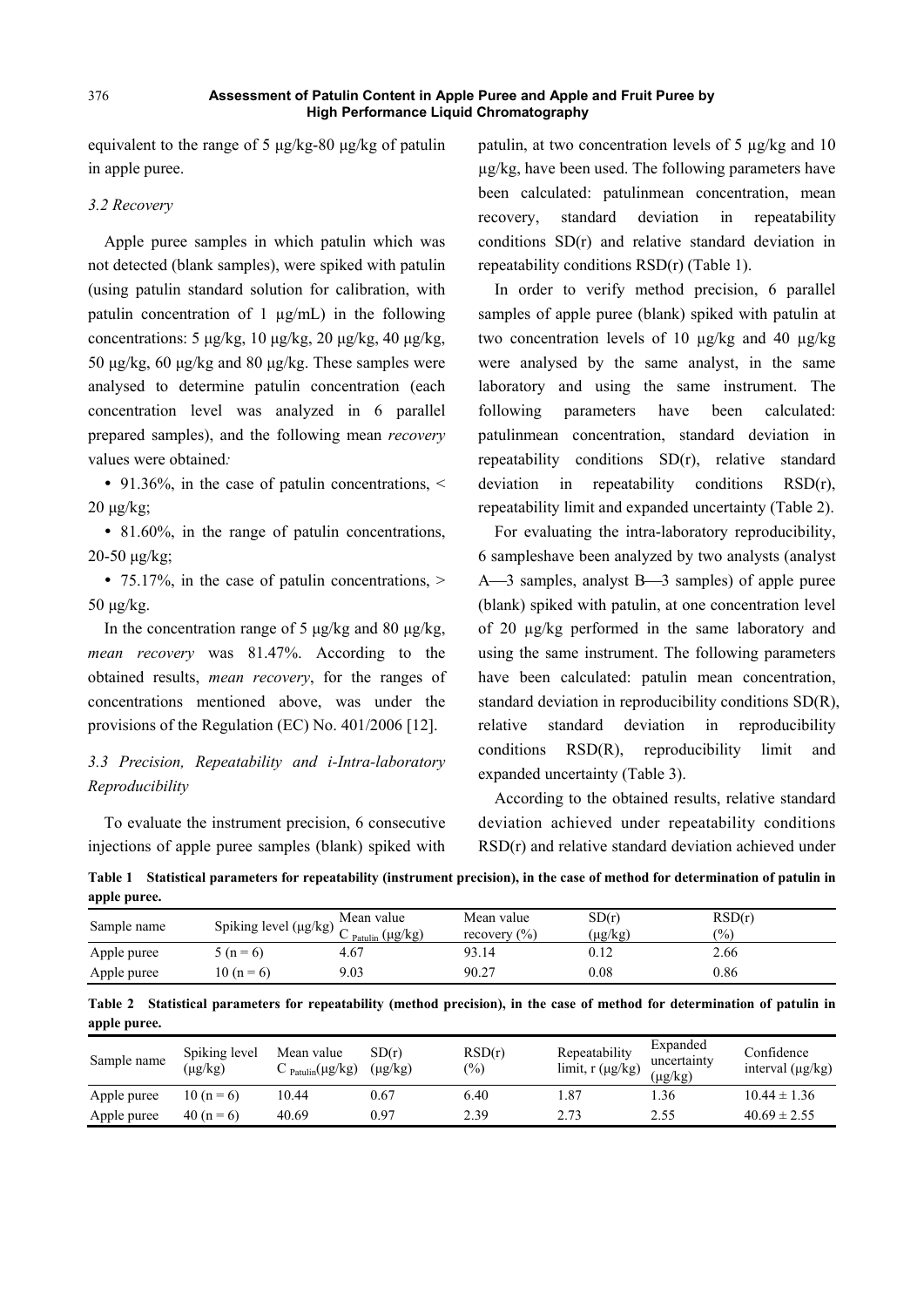| . .         |                                 |                                      |                       |                         |                                         |                                                 |                                     |
|-------------|---------------------------------|--------------------------------------|-----------------------|-------------------------|-----------------------------------------|-------------------------------------------------|-------------------------------------|
| Sample name | Spiking level<br>$(\mu g / kg)$ | Mean value<br>-Patulin<br>(kg)<br>μg | SD(R)<br>$(\mu g/kg)$ | RSD(R)<br>$\frac{1}{2}$ | Reproducibility<br>limit, $R(\mu g/kg)$ | Expanded<br>11.111<br>uncertainty<br>$\mu g/kg$ | Confidence<br>interval $(\mu g/kg)$ |
| Apple puree | $20(n=6)$                       | 20.52                                |                       | 5.41                    | $\sim$                                  | .78                                             | $20.52 \pm$<br>1.78                 |

**Table 3 Statistical parameters for intra-laboratory reproducibility, in the case of method for determination of patulin in apple puree.** 

reproducibility conditions RSD(R), in thecase of method for determination of patulin in apple puree by high performance liquid chromatography, were within the provisions of the Regulation (EC) No. 401/2006 (EC regulation 2006a).

# *3.4 Limit of Detection (LOD) and Limit of Quantification (LOQ)*

Limit of detection *(LOD)* represents concentration at which signal/noise ratio is higher than 3 ( $S/N > 3$ ). Limit of quantification *(LOQ)* is defined as being the lowest concentration of analyte which can be determined with an acceptable precision, in the conditions of a method of analysis, at a signal/noise ratio higher than 10 ( $S/N > 10$ ). The obtained results were as follows:  $LOD = 3.11 \mu g/L$  (1.36  $\mu g/kg$ ) and LOQ = 10.40  $\mu$ g/L (4.55  $\mu$ g/kg).

Of the 17 commercial samples, none of them excedeed the maximum level of the CE Regulation (EC 1881/2006 (2006a) for patulin content (25 μg/kg), when 11 samples patulin was not detected. The mean concentration of patulin, taking into consideration only the positive samples (samples with patulin concentration  $>$  LOO), was 7.78 μg/kg and the incidence of positive samples was 35.29% (Table 4). Maximum patulin concentration of the analysed samples puree was 10.55 μg/kg (Fig. 5). The analysed puree samples contain apple puree (90%) and other ingredients (glucose-fructose syrup, sugar and citric acid), their dry matter being in the range 17.6 to 17.8 °Brix, and pH in the range 3.45 to 3.56.

Samples of apple puree prepared from two apple varieties intended for processing (*Jonathan*, *Florina*) fall under the maximum level of the EC Regulation 1881/2006 [13] for patulin content (25 μg/kg). Samples of apple puree prepared from apples obtained from conventional cultures have a lower patulin content in comparison with those obtained from uncertified organic cultures (Table 4).

In the case of samples of apple puree prepared from apple, *Jonathan* variety, the mean patulin concentration (taking into consideration only the positive samples)

**Table 4 Concentration of patulin in apple puree and apple and fruit puree.** 

|                                                                | Positive $\alpha$ /<br>total   | % Positives  | Number of samples |              |                            | Max.         | Mean $\pm$ SD positive   |  |
|----------------------------------------------------------------|--------------------------------|--------------|-------------------|--------------|----------------------------|--------------|--------------------------|--|
| Production method                                              |                                |              | $<$ LOD           | $<$ LOO      | 4.62-10.55<br>$(\mu g/kg)$ | $(\mu g/kg)$ | samples $(\mu g/kg)$     |  |
| Conventional                                                   |                                |              |                   |              |                            |              |                          |  |
| Commercial samples                                             | 6/17                           | 35.29        | 11                | $\theta$     | 6                          | 10.55        | $7.78 \pm 1.58$          |  |
| Apple puree from Jonathan                                      | 5/10                           | 50           | 4                 |              | 5                          | 6.13         | $5.42 \pm 0.54$          |  |
| Apple puree from Florina                                       | 5/12                           | 41.66        | 5                 | 2            | 5                          | 5.19         | $4.93 \pm 0.22$          |  |
| Uncertified organic                                            |                                |              |                   |              |                            |              |                          |  |
| Apple puree from Jonathan                                      | 5/10                           | 50           | 3                 | 2            | 5                          | 7.37         | $6.20 \pm 0.95$          |  |
| Apple puree from Florina                                       | 5/9                            | 55.55        | 4                 | $\mathbf{0}$ | 5                          | 6.44         | $5.50 \pm 0.60$          |  |
| Organic                                                        |                                |              |                   |              |                            |              |                          |  |
| Blueberries and apple puree<br>(forinfants and young children) | 0/5                            | $\mathbf{0}$ | 5                 | $\theta$     | $\theta$                   |              |                          |  |
| Banana and apple puree<br>(forinfants and young children)      | 0/5                            | $\mathbf{0}$ | 5                 | $\theta$     | $\theta$                   |              | $\overline{\phantom{a}}$ |  |
| $0 \t 1 \t 1 \t 11 \t 11$                                      | $\mathbf{r} \wedge \mathbf{r}$ |              |                   |              |                            |              |                          |  |

a. Samples with patulin concentration > LOQ;

b. Mean level was calculated using only positive sample.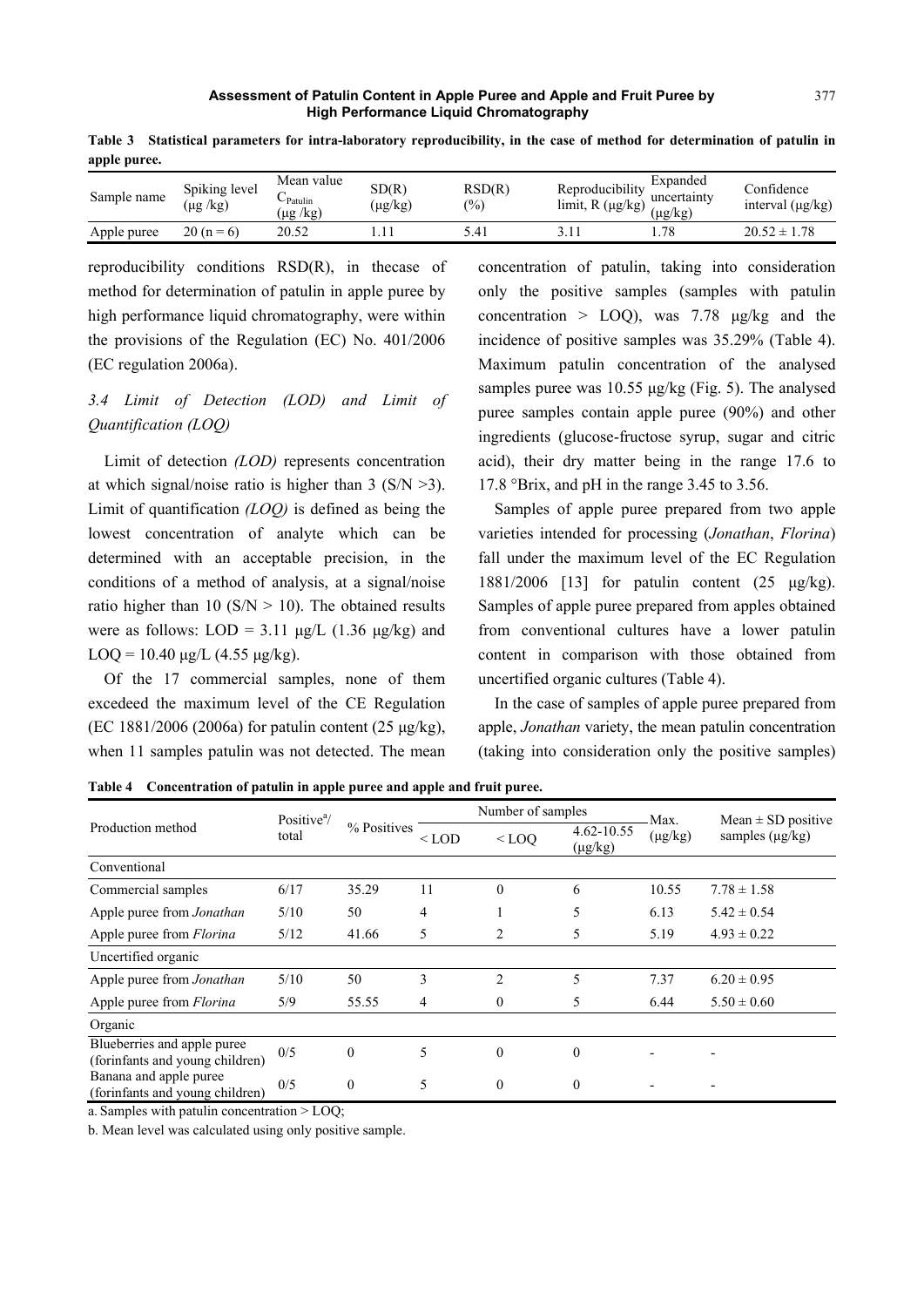

**Fig. 5 Patulin content of samples of apple puree,** *Jonathan* **variet.** 



**Fig. 6 Patulin content of samples of apple puree,** *Jonathan* **variety.** 

was 5.42 μg/kg, and the apple obtained from conventional culture, 6.20 μg/kg, in the case of those from uncertified organic culture.

In the case of 7 apple puree samples prepared from apple, *Jonathan* variety (4 samples of apple puree from apple obtained from conventional culture, 3 samples of apple puree from uncertified organic culture, respectively), patulin was not detected (Table 4). Concentration of patulin ranged from 4.81 to 7.37 μg/kg (Fig. 6), pH in the range of 3.37 to 3.51, and soluble dry matter in the range of 9.5 to 10.2 °Brix.

Based on the results obtianed from the analysis of patulin concentration of puree samples, prepared from apple, *Jonathan* variety*,* there is a linear correlation, described by the equation  $y = -13.595x + 52.509$  (in case of apple from conventional culture) and  $y =$  $-19.064x + 71.511$  (in case of apple from uncertified organic culture) respectively, while patulin

concentration being inversely proportional with the pH of apple puree (Figs. 7 and 8).

In the case of apple puree samples prepared from apple, *Florina* variety, patulin concentration ranged from 4.62 μg/kg to 6.44 μg/kg, being slightly lower than that recorded by samples of apple puree prepared from *Jonathan* variety (Fig. 9). From the samples studied, there were 41.66% positive samples in the case of puree prepared from conventional apple (maximum concentration being of 5.19 μg/kg), respectively 55.55% positive samples, in case of puree prepared from uncertified organic apple (maximum concentration being of 6.44 μg/kg). pH is ranged from 3.7 to 3.83.

Also, in case of *Florina* variety samples, a linear correlation has been observed between their patulin concentration and pH values, described by equations from Figs. 10 and 11.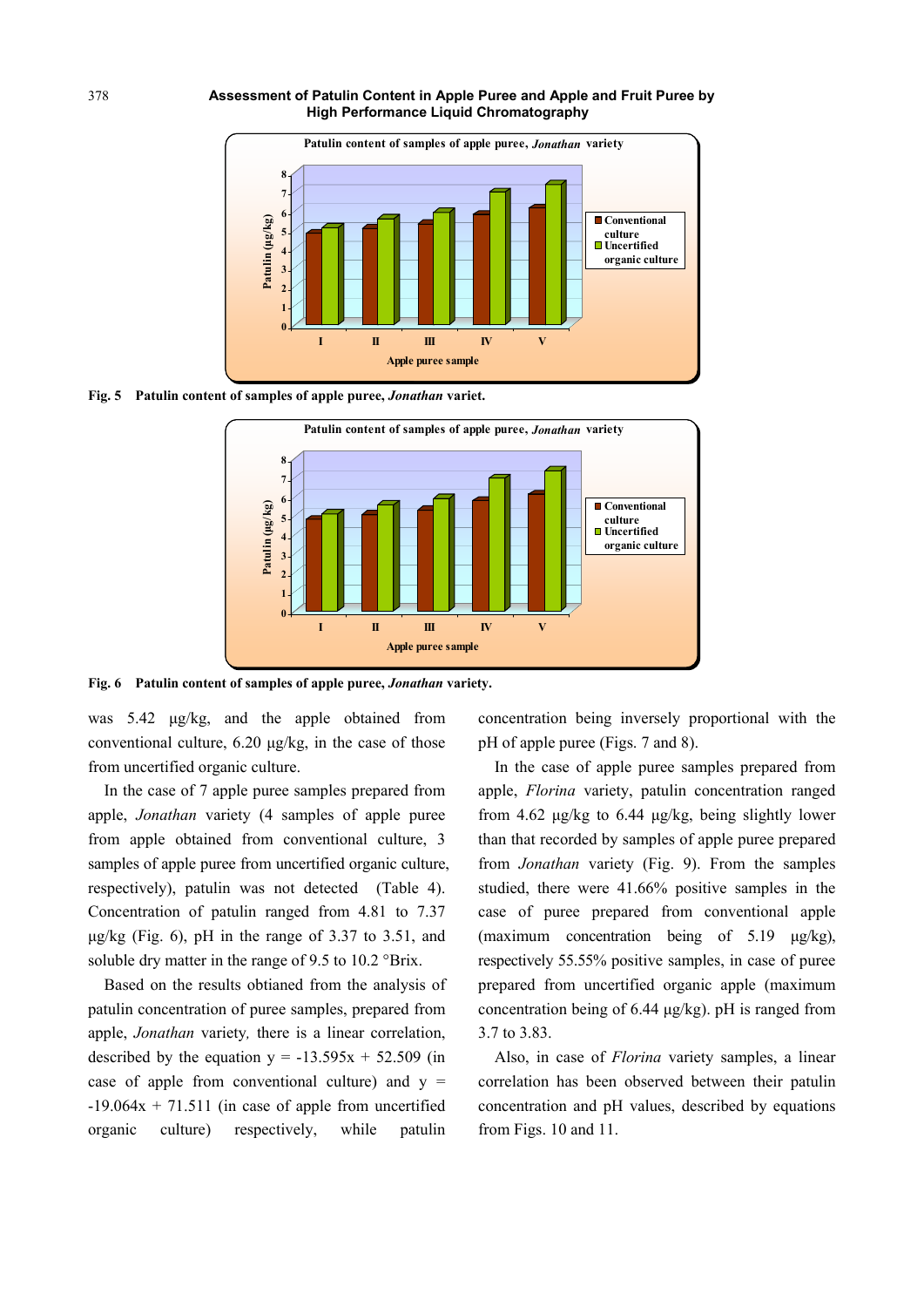







**Fig. 8 Variation of patulin concentration depending on pH (apple puree***Jonathan***, uncertified organic).** 



**Fig. 9 Patulin content of samples of apple puree,** *Florina* **variety.** 



**Fig. 10 Variation of patulin concentration depending on pH (apple puree***Florina***, conventional).** 



**Fig.11 Variation of patulin concentration depending on pH (apple puree***Florina***).**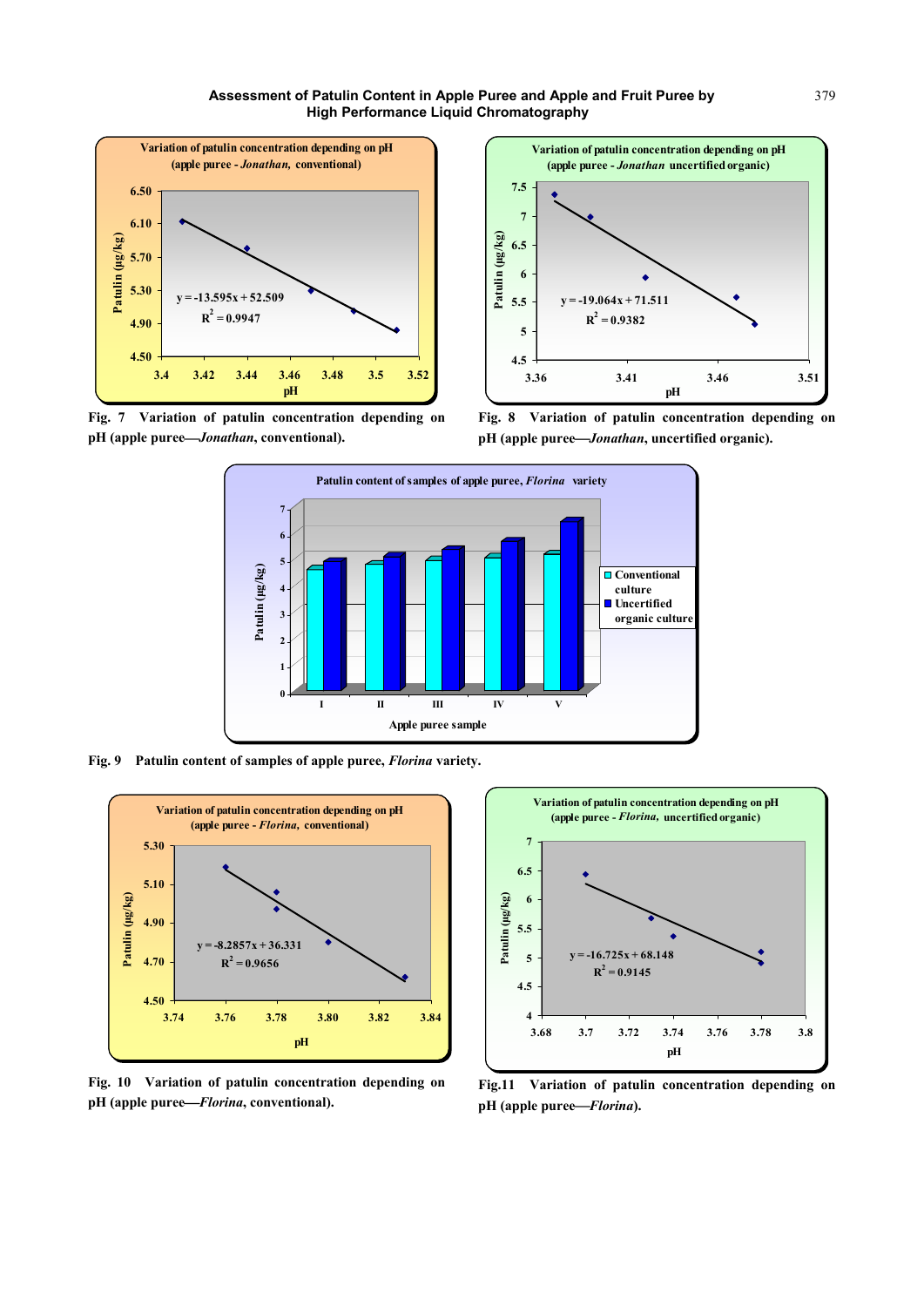Patulin was not detected from the apple and fruit puree samples intended for consumption by infants and young children (Blueberries and apple puree, Banana and apple puree*)* which were analysed in this study.

# **4. Conclusions**

Within Human Nutrition Laboratory from the National  $R \& D$  Institute for Food Bioresources—IBA Bucharest, an analytical method was developed and validate dan for determination of patulin in apple puree and apple and fruit puree by high performance liquid chromatography (HPLC-DAD). The proposed method has a good sensitivity  $(LOD =$ 1.36  $\mu$ g/kg and LOO = 4.55  $\mu$ g/kg) and allows determination with a good precision of patulin concentration in samples of apple puree, apple and fruit puree respectively.

A number of 26 samples of apple puree (commercial samples, samples prepared within IBA Bucharest using apple intended for processing, from two varieties, both from the conventional culture and uncertified organic culture) were analysed using the proposed method withpatulin concentration ranged from 4.62 μg/kg to 10.55 μg/kg (appreciably lower than the maximum level allowed by the present legislation—25 μg/kg), and in case of those 27 samples of apple puree, patulin was not detected. Also, in case of 5 samples of apple puree, patulin concentration was lower than the limit of quantification of the method (4.55 μg/kg).

Apple puree samples prepared from apple intended for processing, but from uncertified organic cultures, showed a patulin concentration slightly higher than of those from conventional ones, which wereunder the maximum level allowed by the legislation into force.

# **5. Compliance with Ethical Standards**

Funding: This study was supported by the Ministry of National Education-State Authority for Scientific Research, Technological Development and Innovation, by Nucleu Programme PN 12 48, contract 48 N/2012.

## **Conflict of interest**

The authors declare no conflict of interest.

## **References**

- [1] Puel, O., Galtier, P., and Oswald, I. P. 2010. "Biosynthesis and Toxicological Effects of Patulin." *Toxins* 2: 613-631.
- [2] Hopkins, J. 1993. "The Toxicological Hazards of Patulin." *Food and Chemical Toxicology* 31: 455-456.
- [3] Moake, M., Padilla-Zakour. O., and Worobo, R. 2005. "Comprehensive Review of Patulin Control Methods in Foods." *Compr. Rev. Food Sci. Food Safety* 4: 8-21.
- [4] World Health Organization. 1995. *Evaluation of Certain Food Additives and Contaminants*. 44th report of the Joint Food and Agriculture Organization/World Health Organization Expert Committee on Food Additives.
- [5] Codex Alimentarius Commission. 2003. "Code of Practice for the Prevention and Reduction of Paulin Contamination in Apple Juice and Apple Juice Ingredients in Other Beverages." *CA/RCP* 50-2003.
- [6] Nielsen K. F., and Smedsgaard, J. 2003. "Fungal Metabolite Screening: Database of 474 Mycotoxins and Fungal Metabolites for Dereplication by Standardised Liquid Chromatography-UV-mass Spectrometry Methodology." *Journal of Chromatography A* 1002: 111-136.
- [7] Ciegler, A., Detroy, R. W., and Lillehoj, E. B. 1971. "Patulin, PenicillicAcid, and Other Carcinogenic Lactones." *Microbial Toxins* 409-414.
- [8] Collin, S., Bodarte, E., Badot, C., Bouseta, A., and Nizet, S. 2008. "Identification of the Main Degradation Products of Patulin Generated through Heat Detoxication Treatments." *Journal of the Institute of Brewing* 114: 167-171.
- [9] Barreira, M. J., Alvito, P. C., and Almeida, C. M. M. 2010. "Occurrence of Patulin in Apple-based-foods in Portugal." *Food Chemistry* 121: 653-658.
- [10] Piqué, E., Vargas-Murga, L., Gomez-Catalan, J., De Lapuente, J., and Llobet, J. M. 2013."Occurrence of Patulin in Organic and Conventional Apple-based Food Marketed in Catalonia and Exposure Assessment." *Food and Chemical Toxicology* 60: 199-204.
- [11] AFFINIMIP® SPE Patulin Q3. 2013. *Application note DETERMINATION OF PATULIN IN APPLE PUREE.*
- [12] (a) European Commission. 2006. Commission Regulation (EC) No 401/2006 of 23 February 2006. Laying down the